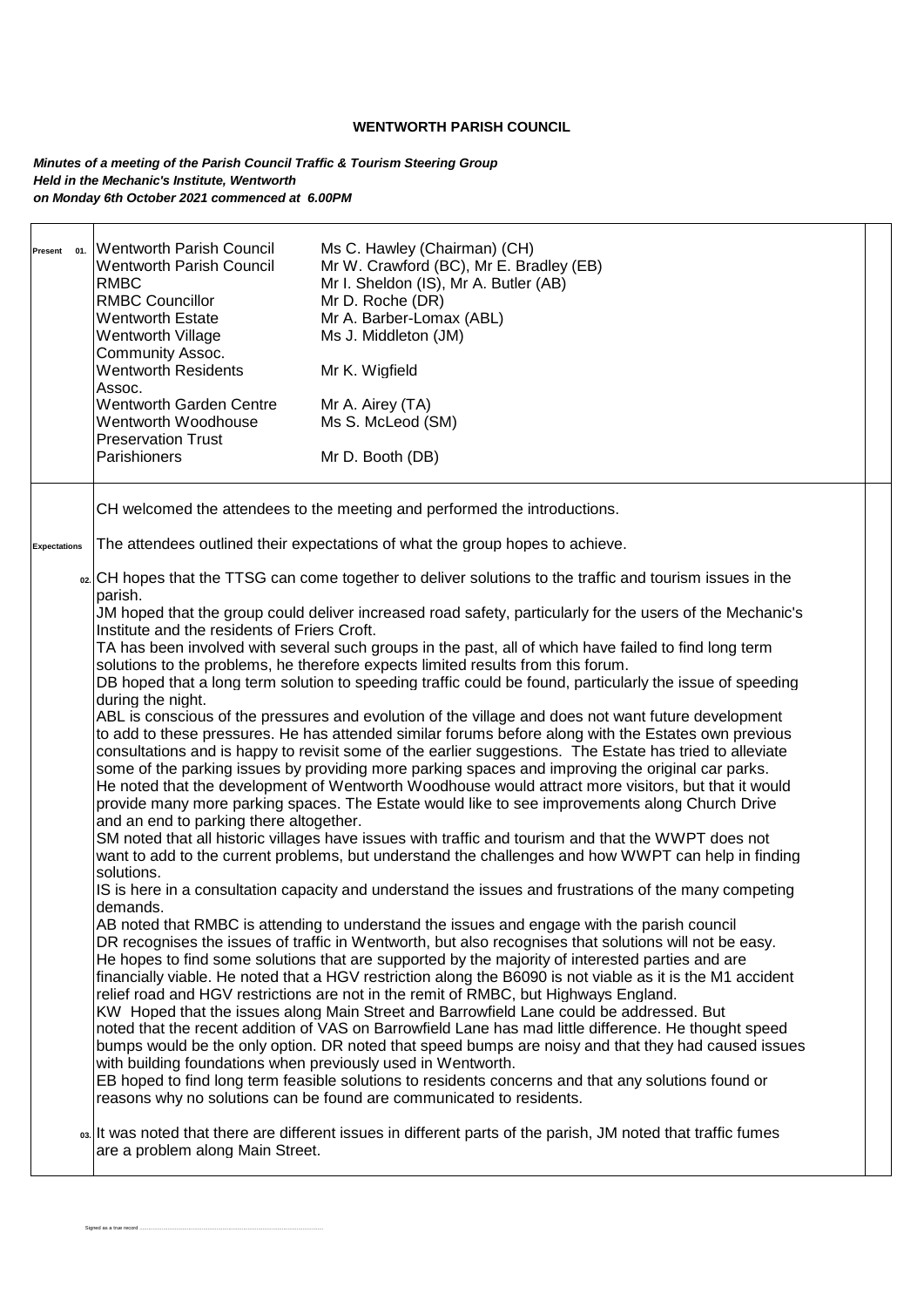|                                  | o4 AB raised the concern that removing parked vehicles along Main Street would probably see a general<br>increase in speed along that stretch of road. It was noted that traffic generally appeared to speed up once<br>it reached the Mechanic's Institute where the yellow lines are.                                                                                                                                                                                                                                                                                                                                                                                                                                                                                                                                                                                                                                                                                                                                                                                                                                                                                                                                                                                                                                                                                                                                                                                                                                                                                                                                                                                                                                                                                                                                                                                                                                               |    |
|----------------------------------|---------------------------------------------------------------------------------------------------------------------------------------------------------------------------------------------------------------------------------------------------------------------------------------------------------------------------------------------------------------------------------------------------------------------------------------------------------------------------------------------------------------------------------------------------------------------------------------------------------------------------------------------------------------------------------------------------------------------------------------------------------------------------------------------------------------------------------------------------------------------------------------------------------------------------------------------------------------------------------------------------------------------------------------------------------------------------------------------------------------------------------------------------------------------------------------------------------------------------------------------------------------------------------------------------------------------------------------------------------------------------------------------------------------------------------------------------------------------------------------------------------------------------------------------------------------------------------------------------------------------------------------------------------------------------------------------------------------------------------------------------------------------------------------------------------------------------------------------------------------------------------------------------------------------------------------|----|
|                                  | os. DR noted that the planning application for the proposed Harley Mission Rooms car park is under<br>consultation. The car park would improve the situation for users, rather than parking on the road.                                                                                                                                                                                                                                                                                                                                                                                                                                                                                                                                                                                                                                                                                                                                                                                                                                                                                                                                                                                                                                                                                                                                                                                                                                                                                                                                                                                                                                                                                                                                                                                                                                                                                                                              |    |
|                                  | Representatives Representatives were asked what they thought they could contribute, CH wanted to develop solutions for<br>os the differing problems across the parish. JM noted that the Leabrook area had not been included in the<br>consultation, but although the results had been published, it still could be useful if they completed the<br>survey. TA noted that there are three roads into the village of Wentworth and that two passed the garden<br>centre. The garden centre provides parking and toilet facilities for the village and if handled correctly<br>could keep cars out of the village. DB would be involved with any future practicalities such as surveys<br>or speed checks that may be undertaken. ABL noted that the Estate could potentially facilitate any<br>solutions that required land outside of RMBC ownership. The Estate has improved existing car park<br>accessibility and provided additional car parks. The Estate had previously undertaken a public consultation<br>on parking and access strategy and consulted with RMBC. SM offered similar assistance to the Estate<br>in providing additional car parking and using the best access points to the Woodhouse to try and reduce<br>the number of vehicles entering the centre of the village. It is hoped that work on the new car parks will<br>commence in spring 2022. AB noted that RMBC would engage with the group to identify problems and<br>and then try to find solutions and funding. ABL noted that visitors are catered for reasonably well except<br>on Church Drive, where there have been issues of blocked driveways. Villagers have expressed concerns<br>about the future development of tourism and speeding. He commented that noise is also a problem and<br>that large schemes, such as a by pass was not feasible, but that a review of signage, speed limits and<br>yellow lines may improve the situation. |    |
|                                  | or AB noted that speed is an issue throughout the borough and beyond, RMBC are receiving more complaints<br>than ever and erecting more VAS signs. IS noted that the real, dangerous speeders would continue to be<br>an issue and that 85% compliance with the set limits, is all that can be hoped for. AB noted that the<br>environment contributes to speeding rather than actual speed limits and that the biggest issue is<br>financial resources. EB stated that residents realise solutions are difficult, but would be happy if the group<br>found some solutions and a timescale for implementation over the next few years. IS responded that there<br>are the same issues elsewhere and that it would be impossible to give a definite time frame.                                                                                                                                                                                                                                                                                                                                                                                                                                                                                                                                                                                                                                                                                                                                                                                                                                                                                                                                                                                                                                                                                                                                                                        |    |
|                                  | 08. ABL commented that RMBC planners need to support the parking strategy, facilitating rather than<br>raising obstacles. He referred to the ongoing issues in gaining planning permission for the simple Mission<br>Rooms car park. AB noted that there is little or no signage directing traffic to the car parks and that the<br>visitors needed to understand where they should park. He asked if visitors could be directed to the<br>garden centre by better signage. ABL thought that the garden centre would probably resist the idea. TA<br>thought that visitors near to the shop should be better managed and that, as a well known village, visitors<br>were aware of the car parks. ABL commented that the new future car parks will be signed.                                                                                                                                                                                                                                                                                                                                                                                                                                                                                                                                                                                                                                                                                                                                                                                                                                                                                                                                                                                                                                                                                                                                                                          |    |
|                                  | os TA thought that the key issue is speeding and that the 15% who regularly don't comply with the limits<br>needed to be resolved. DR is to chase up the road safety camera partnership checks that were due to be<br>undertaken in September. ABL stated that the cars parking along Church Drive need to be diverted into the<br>school car park. He commented that the enlarged car park was to accommodate the expanding school,<br>but that RMBC had declined the planning application and that it had had to go through the appeals process.<br>SM commented that perhaps the Woodhouse web site could add address of the car parks or a map<br>once everything was finalised. ABL noted that consistent signage has been introduced in the existing<br>car parks which include a map of the other car parks.                                                                                                                                                                                                                                                                                                                                                                                                                                                                                                                                                                                                                                                                                                                                                                                                                                                                                                                                                                                                                                                                                                                   | DR |
| <b>Terms</b> of<br>Reference 10. | AB stated that RMBC cannot be a member of the working group, but could engage with it and should be<br>considered to be observers.                                                                                                                                                                                                                                                                                                                                                                                                                                                                                                                                                                                                                                                                                                                                                                                                                                                                                                                                                                                                                                                                                                                                                                                                                                                                                                                                                                                                                                                                                                                                                                                                                                                                                                                                                                                                    |    |
|                                  | 11. CH asked if everyone had seen the results of the survey, it had raised many concerns and some possible<br>solutions as well as aspirational ideas that would never be progressed. ABL thought it interesting that<br>only 12% of the Wentworth respondents to the survey, saw car parking as an issue. SM noted that the<br>Preservation Trust and the Estate would be happy to do a presentation on the future parking plans and<br>traffic control that will be in place as the number of visitors to the Woodhouse increases.                                                                                                                                                                                                                                                                                                                                                                                                                                                                                                                                                                                                                                                                                                                                                                                                                                                                                                                                                                                                                                                                                                                                                                                                                                                                                                                                                                                                  |    |

Signed as a true record ...